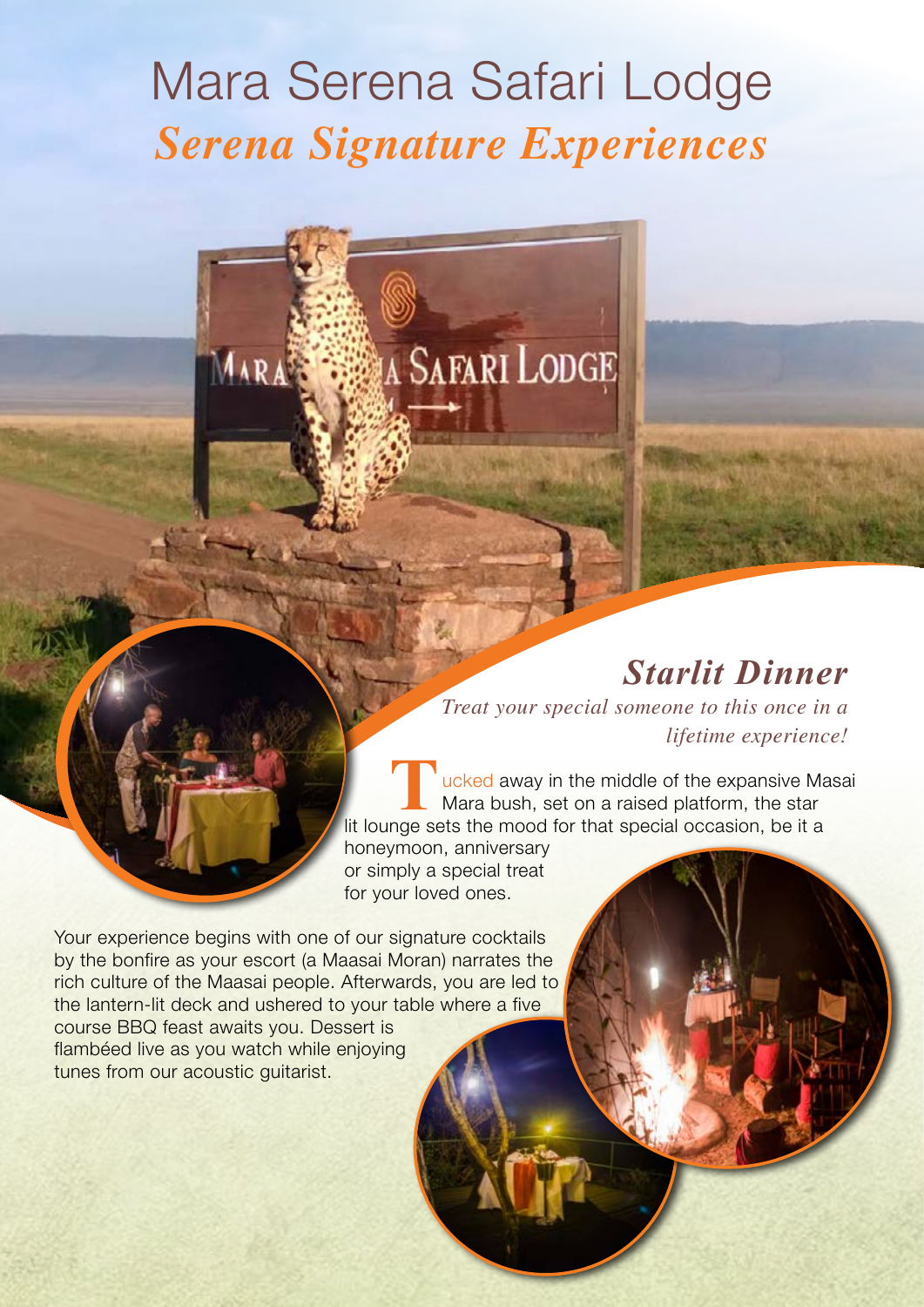#### *Hippo Pool Breakfast*

*There's truly nothing as authentic as an African safari experience without an early morning game drive.*

unrise on the spotted plains of Masai Mara is indeed a sight to behold and more breath-taking than a postcard picture.

Your morning game drive ends with a surprise bush kitchenette setup by the Mara River where your "out of Africa" bush breakfast tables are laid out. A Maasai Warrior welcomes you with a glass of bubbly, and if that does not thrill you enough, a custom-brewed cup of African coffee or tea with an eagles-eye-view of the hippo and the gigantic Nile crocodiles' activity below should.

As your English breakfast is prepared, you are entertained by the synchronized grunts of hippos shuffling for space with crocodiles in the Mara River.

#### *Poolside Barbeque Comfort is key for a delectable barbeque!*

**et by the lodge's** floodlit pool, under the starry dome of the African night.

The scene is set against sounds of animals in the darkness beyond and night birds calling, accompanied by the relaxing ripple of the poolside stream.

As the evening breeze sways the hanging lanterns, enjoy our Chef's select menu of various meats, delicious

salads, pastas and tantalizing desserts.

*Maasai Village Visit*

*Experience a culture unchanged for millennia.*

**he Maasai culture** is undoubtedly one of the most famous, authentic cultures today. Their Manyattas are circular encampments of long, low, rounded houses, created by plastering cattle dung over a framework of meshed branches and twigs.

Visiting a Maasai village is a great way to learn more about the Maasai culture and their everyday life. Here you get to learn about the Maasai courtship process, marriage and family life. They explain how they keep their cattle and "boma" safe from predators. The role of Morans, women and elders, as well as their rights of passage such as circumcision and how they deal with death is explained.

To crown this experience they get to demonstrate how to start and build a fire out of a simple stick and a handful of dry grass. Finally, a traditional Maasai Market is laid out for you to sample a colorful display of handicrafts and artwork.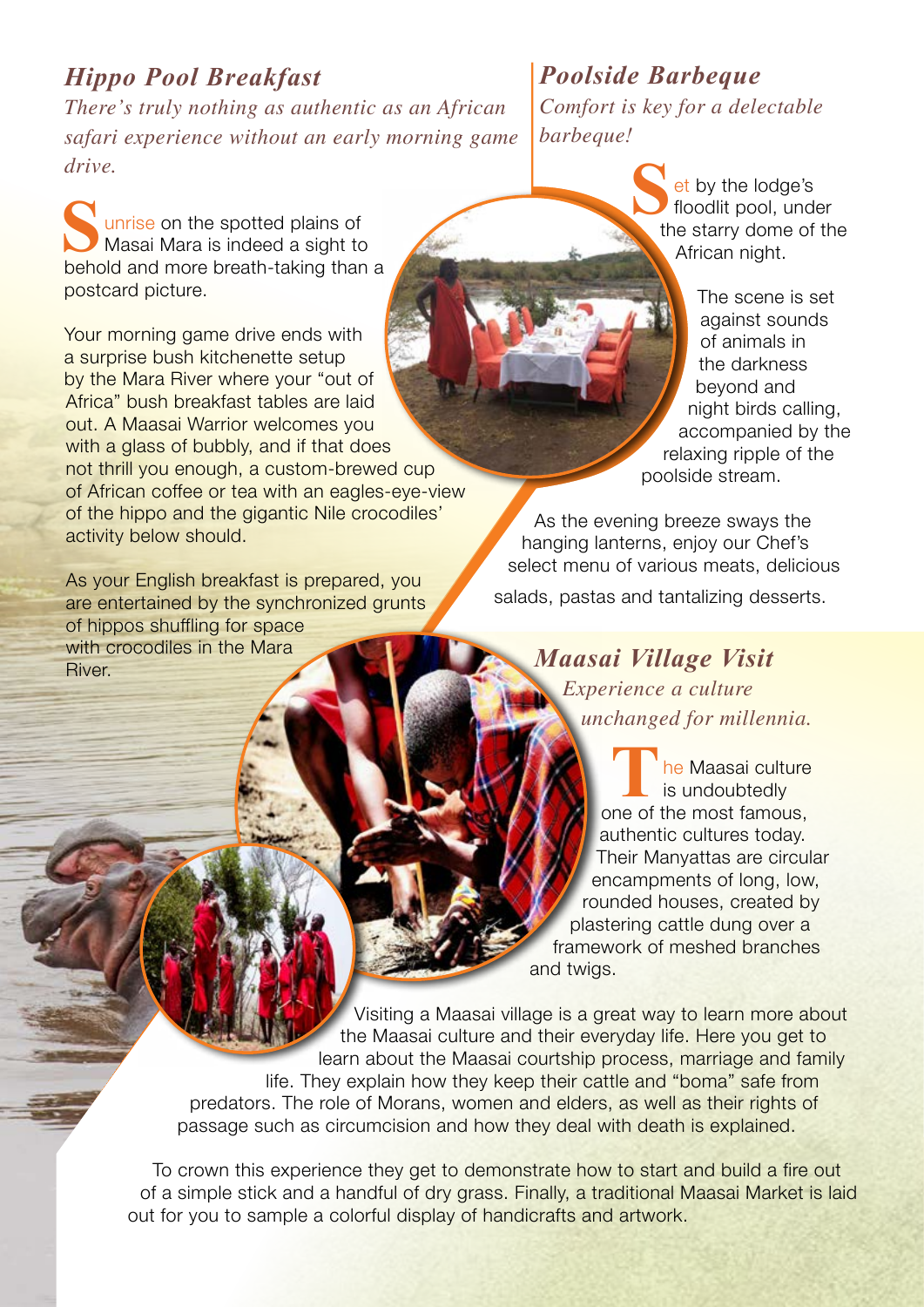

#### *Oloololo Escarpment Hike Expedition*

*Every climber meets himself/herself before the adventure* 

*ends!*

he Masai Mara lies within the Great Rift Valley. Along an ancient geological fault line, standing 400 metres high, the Oloololo Escarpment forms the western boundary of the Mara Triangle.

The Oloololo Escarpment hike takes you through winding paths, across dense vegetation, rocky crags and boulder-strewn slopes; an

experience that will challenge even the very fittest. At the top of the escarpment, the team stops for refreshments and to also enjoy the magnificent, breath-taking views of both the Masai Mara (Kenya) and the Serengeti National Park across the Kenya-Tanzania border.

### *Bush Barbeque Dinner*

*The one barbeque experience you will live to remember!*

othing is quite so essentially 'Safari' as the traditional 'bush dinner', especially when it is enlivened by the presence of a group of scarlet-clad Maasai Dancers. The lantern-lit dinner kicks off with cocktails around the campfire. Dinner is prepared on a blazing BBQ and is accompanied by a wide range of salads and vegetables.

After dinner, Maasai Dancers take centre stage as you enjoy dessert and a steaming cup of coffee.



# *Balloon Safari*

*Amazing aerial-view over the Masai Mara.*

**Foliat** above the Mara plains in a dimension of unsurpassed transport and beauty. The bot air balloon lifts you dimension of unsurpassed tranquility and beauty. The hot air balloon lifts you into the clear blue sky at dawn and gives you an eagle's view of the wildlife pageant below.

> Glide over the treetops with the early birds and be wafted gently over the plains, above the bustle and bumps of the ground below.

#### *Mara Sundowner*

*When the horizon upon which the sun sets is the Masai Mara, expect to be thrilled!*

**E**xperience a<br>
sundowner on the classic safari Lookout Hill, with panoramic views overlooking the Mara plains.

A Maasai Moran welcomes you to this amazing sundowner which comes with hot and cold canapés and a full set-out bar.

Let our resident guitarist serenade you as the African sun sets in the horizon.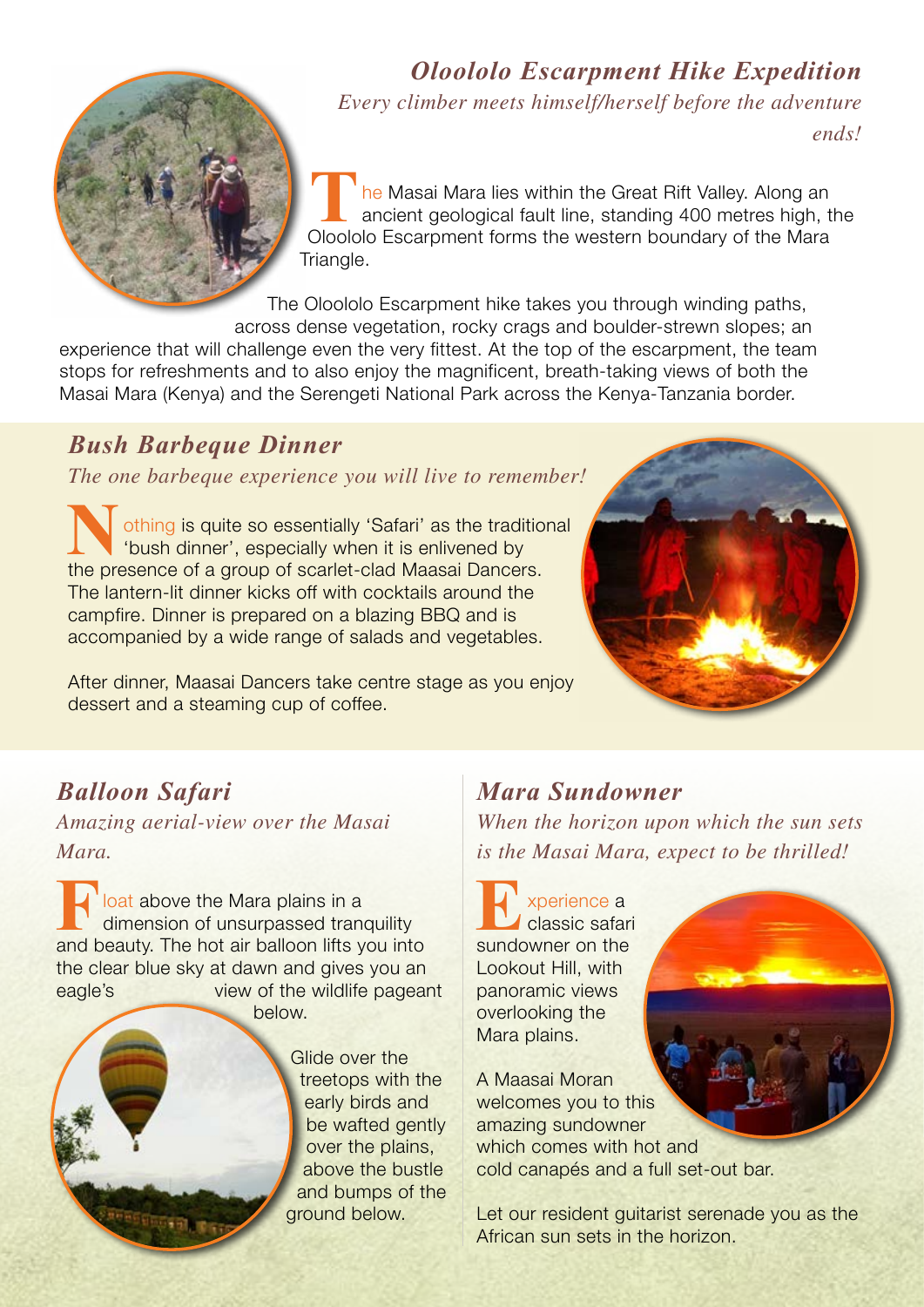*Night & Day Game Drives With an extremely high wildlife density, game drives in the Masai Mara are breathtaking!*

**V**oted the best National Reserve in Africa, the Masai Mara offers you a unique opportunity to spot a huge variety of wildlife on a single game drive.

Night game drives equally give you a chance to spot nocturnal creatures including the curious-looking Aardvark and the elusive leopard.



## *Meetings, Conferences and Incentive Groups*

*For that exceptional meeting; we have the perfect venue.*

hoose from our distinctive range of sophisticated indoor and outdoor meeting and event spaces.

> Our staff are at hand to create a fully customised meeting experience for your guests. Tailored menus, venue décor and audio-

visual setups as well as recreational activities can be arranged. Special group/ package rates are available on request.



*Evening Entertainment Every culture teaches a lesson or two through art, dance and music.* 

**S** pend your evenings relaxing as you watch the Maasai dancers fully clad in traditional regalia.



The dancers will often break into the restaurant at dinner time and belt out their well harmonized tunes as you enjoy your meal.

On some evenings, our resident guitarist replaces the Maasai dancers and entertains guests with local and international classic tunes.

The perfect way to experience Africa is not only through its cuisine but also through its culture.